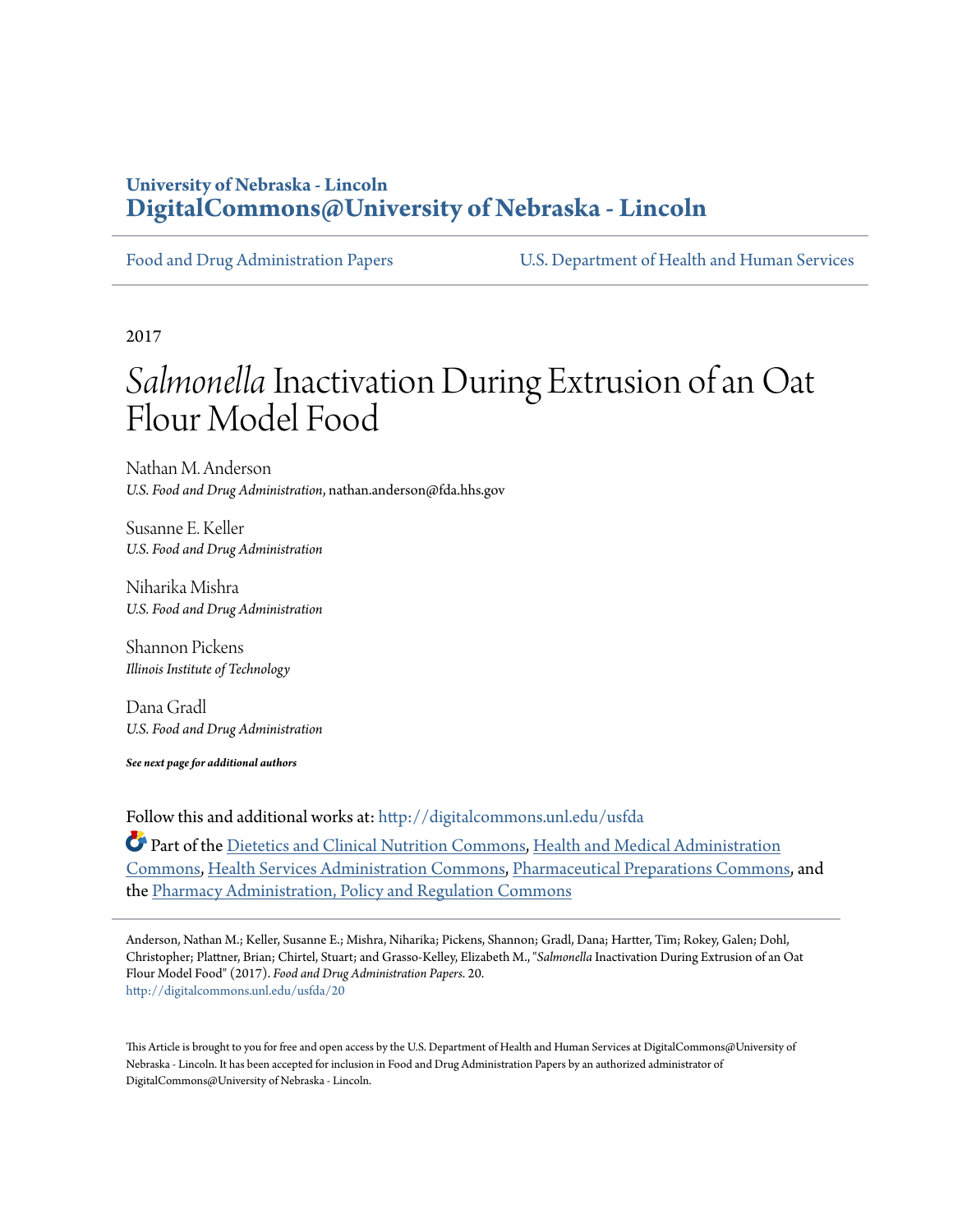# **Authors**

Nathan M. Anderson, Susanne E. Keller, Niharika Mishra, Shannon Pickens, Dana Gradl, Tim Hartter, Galen Rokey, Christopher Dohl, Brian Plattner, Stuart Chirtel, and Elizabeth M. Grasso-Kelley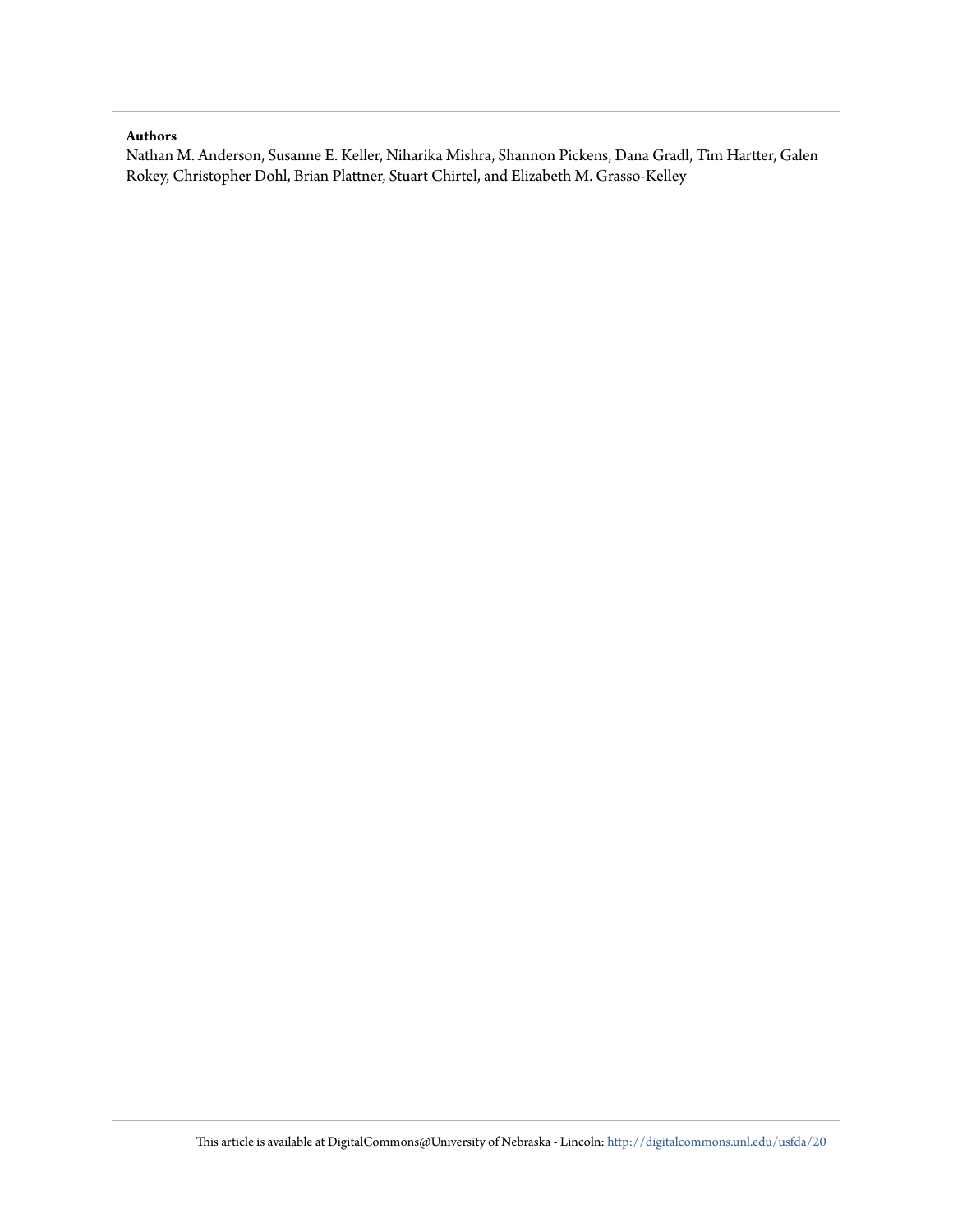# *Salmonella* Inactivation During Extrusion of an Oat Flour Model Food

Nathan M. Anderson, Susanne E. Keller, Niharika Mishra, Shannon Pickens, Dana Gradl, Tim Hartter, Galen Rokey, Christopher Dohl, Brian Plattner, Stuart Chirtel, and Elizabeth M. Grasso-Kelley

Abstract: Little research exists on *Salmonella* inactivation during extrusion processing, yet many outbreaks associated with low water activity foods since 2006 were linked to extruded foods. The aim of this research was to study *Salmonella* inactivation during extrusion of a model cereal product. Oat flour was inoculated with *Salmonella* enterica serovar Agona, an outbreak strain isolated from puffed cereals, and processed using a single-screw extruder at a feed rate of 75 kg/h and a screw speed of 500 rpm. Extrudate samples were collected from the barrel outlet in sterile bags and immediately cooled in an ice–water bath. Populations were determined using standard plate count methods or a modified most probable number when populations were low. Reductions in population were determined and analyzed using a general linear model. The regression model obtained for the response surface tested was Log ( $N_R/N_O$ ) = 20.50 + 0.82*T* − 141.16a<sub>w</sub> – 0.0039*T*<sup>2</sup>  $+ 87.91a_w^2$  ( $R^2 = 0.69$ ). The model showed significant ( $p < 0.05$ ) linear and quadratic effects of  $a_w$  and temperature and enabled an assessment of critical control parameters. Reductions of  $0.67 \pm 0.14$  to  $7.34 \pm 0.02$  log CFU/g were observed over ranges of *aw* (0.72 to 0.96) and temperature (65 to 100 °C) tested. Processing conditions above 82 °C and 0.89 *aw* achieved on average greater than a 5-log reduction of *Salmonella*. Results indicate that extrusion is an effective means for reducing *Salmonella* as most processes commonly employed to produce cereals and other low water activity foods exceed these parameters. Thus, contamination of an extruded food product would most likely occur postprocessing as a result of environmental contamination or through the addition of coatings and flavorings.

Keywords: cereal, extrusion, flour, low water activity, *Salmonella*, thermal inactivation

Practical Application: This study investigated inactivation of *Salmonella* enterica serovar Agona during extrusion processing of an oat flour model food over a wide range of water activity  $(0.72 \text{ to } 0.96)$  and temperature  $(65 \text{ to } 100 \text{ °C})$ . Results of this study indicate that extrusion is an effective means for reducing bacterial pathogens and may be used by industry when establishing critical limits for extrusion processes.

# Introduction

Among the outbreaks of salmonellosis associated with low water activity (*aw*) foods in the United States in recent years, several were associated with dry dog food and cereal products (CDC 2016). Extruded pet foods, snacks, and treats remain among the most frequently recalled low *aw* products due to contamination with microbial pathogens (FDA 2016). These foods are produced by extrusion processing, a continuous high-temperature, short-time process (HTST) that performs several unit operations including mixing, shearing, cooking, and forming (Grasso and others 2014). The food and feed industry uses extrusion extensively to produce snack foods, cereals, pet foods, and pet treats. Although extrusion

processing provides thermal treatment to the product, it was designed mainly to achieve quality outcomes, not necessarily safety outcomes with respect to the destruction of foodborne pathogens. However, it is now being implemented to achieve food safety outcomes as a preventive control to meet new food safety regulations for human and animal food (FDA 2015a, b). Yet, little research exists on microbial inactivation during this operation. Under typical circumstances, where product moisture content (14% to 28%) and extrusion temperatures are high (*>*100 °C), *Salmonella* would not be expected to survive the thermal extrusion process. However, the possibility that *Salmonella* may survive the extrusion process, as evidenced by both outbreaks and recalls, is troubling. Since thermal resistance of *Salmonella* in foods increases with decreasing product *aw*, much longer times and higher temperatures may be required during thermal extrusion in order to significantly reduce or eliminate pathogens (Podolak and others 2010).

Residence time and temperature of the extrusion process may be controlled by altering feed rates, screw speeds, and barrel temperature during processing. These physical parameters are often explored, but extrusion studies describing microbial inactivation reported in the literature often lack comprehensive data with respect to varying moisture content (4% to 18%) of extruded foods and feed examined (Quéguiner and others 1989; Likimani and others 1990; Ukuku and others 2012). In the few studies that did examine both the effect of moisture content and temperature

*JFDS-2016-1504 Submitted 9/13/2016, Accepted 12/27/2016. Authors Anderson, Keller, Mishra, and Gradl are with U.S. Food and Drug Administration, 6502 South Archer Rd., Bedford Park, IL 60501, U.S.A. Authors Pickens and Grasso-Kelley are with Inst. for Food Safety and Health (IFSH)/Illinois Inst. of Technology (IIT), 6502 South Archer Rd., Bedford Park, IL, 60501, U.S.A. Authors Hartter, Rokey, Dohl, and Plattner are with Wenger Manufacturing, Inc., 714 Main St. Sabetha, KS 66534, U.S.A. Author Chirtel is with U.S. Food and Drug Administration, 5001 Campus Drive, College Park, MD 20740, U.S.A. Direct inquiries to author Anderson (E-mail: nathan.anderson@fda.hhs.gov).*

Mention of trade names or commercial products in this article is solely for the purpose of providing specific information and does not imply recommendation or endorsement by the U.S. Food and Drug Administration.

This article has been contributed to by US Government employees and their work is in the public domain in the USA.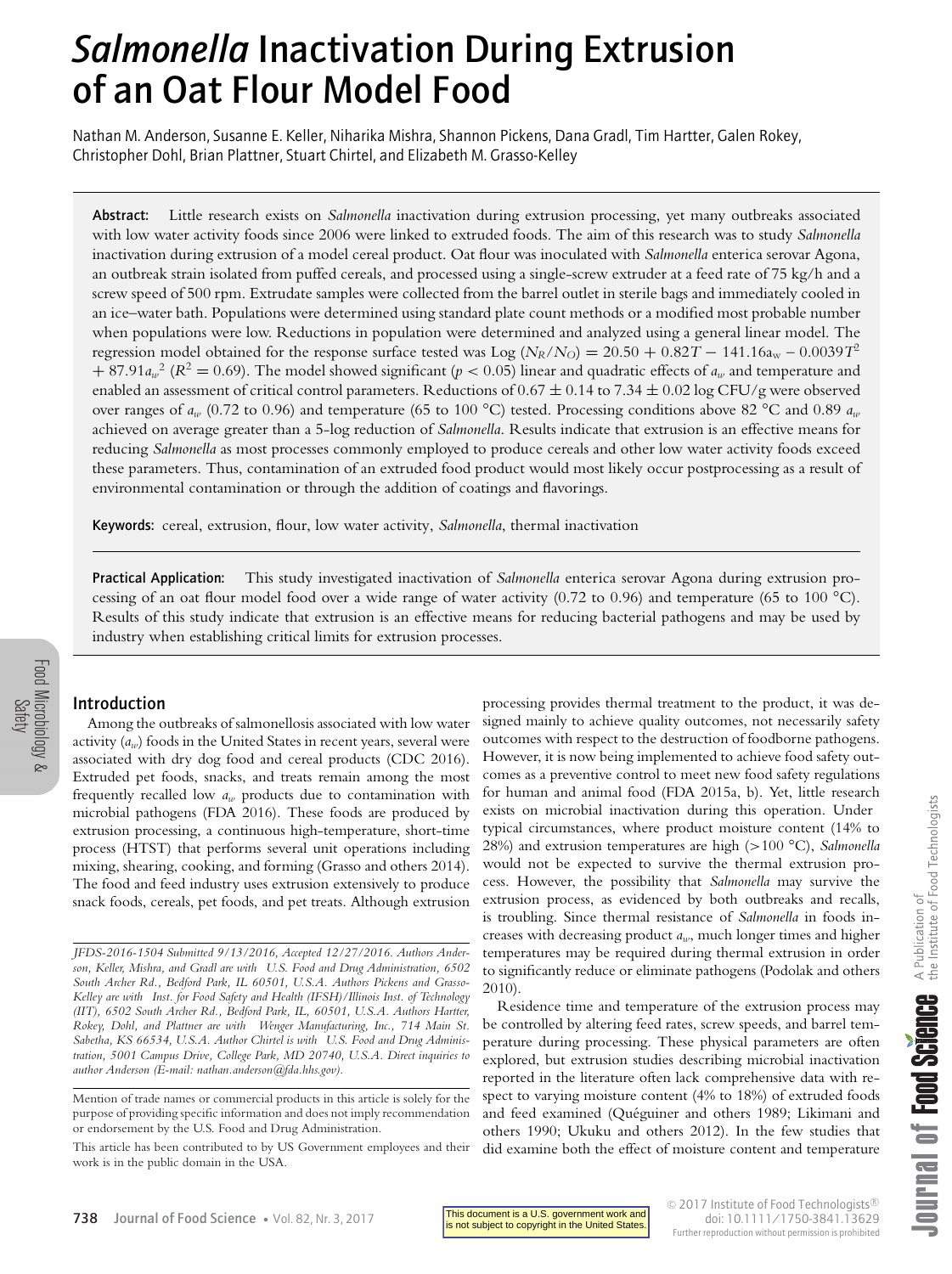on microbial reduction, intermediate to high moisture products (21% to 31%) were used (Okelo and others 2006; Bianchini and others 2012).As *Salmonella* has greater thermal resistance at low *aw*, inactivation of *Salmonella* by thermal treatment may become difficult as moisture content decreases (Goepfert and others 1970; Quéguiner and others 1989). Thus, it would be beneficial to explore the efficacy of extrusion at lower *aw* levels.

Therefore, the goals of this research were to evaluate the efficacy of thermal extrusion as an inactivation step for *Salmonella* in a model low *aw* food over a wide range of moisture contents and extrusion temperatures, and to identify fail-safe conditions for *Salmonella* inactivation during thermal extrusion processing.

# Materials and Methods

#### Bacterial culture preparation

*Salmonella* enterica serovar Agona (strain 447967; originally isolated from puffed rice cereal) was obtained from the FDA Arkansas Regional Laboratory (Jefferson, Alaska, U.S.A.) and stored as a stock culture at refrigeration temperatures on trypticase soy agar supplemented with 0.6% yeast extract (TSAYE) (BD Difco, Sparks, Md., U.S.A.). The culture was transferred to a fresh TSAYE plate on a monthly basis. The  $D_{80^{\circ}C}$  value for this isolate is 29.7 min (Hildebrandt and others 2016). For each inoculum, a single isolated colony was transferred from the stock plate to 10 mL of tryptic soy broth supplemented with 0.6% yeast extract (TSBYE) (BD Difco) and incubated for 24 h at 37 °C. The culture (0.5 mL) was transferred to TSAYE plates, spread using a sterile L-shaped spreader, and then incubated for 24 h at 37 °C. The cells were harvested by pipetting 3 mL of buffered peptone water (BPW) (Remel, Lenexa, Kans., U.S.A.) onto the plate, which was then scraped gently using a sterile L-shaped spreader. The resultant slurry was then pipetted into a sterile Falcon tube (BD, Franklin Lakes, N.J., U.S.A.). Each set of 5 plates harvested yielded approximately 11 mL of cells at approximately 11 log CFU/mL. The harvested cells were serially diluted in BPW, plated on TSAYE, and incubated for 24 h at 37 °C for enumeration.

#### Preparation of inoculated flour

Oat flour (ConAgra Foods, Omaha, Nebr., U.S.A.), which has an indigenous fat content of approximately 8.5%, was selected for use as a simple model food system that fills a gap in the literature with respect to extrusion of low  $a_w$  foods. Oat flour (1 kg) was aseptically transferred to a sterile mixing bowl that was placed in a mixer (Model N50A, Hobart, Troy, Ohio, U.S.A.) inside of a biosafety level 2 (BSL-2) cabinet (SterilGard III Advance SG603, The Baker Co., Sanford, Maine, U.S.A.). Prepared inoculum (10 mL) was loaded into a sterile syringe (Cole Parmer Instrument Co., Vernon Hills, Ill., U.S.A.) that was attached using sterile silicone tubing to a liquid atomizer (Model CV24, Sonics and Materials, Inc., Newtown, Conn., U.S.A.). The inoculum was atomized (660 Hz) onto the flour, which was then mixed for 30 min to homogeneously distribute the cells. The inoculated flour was stored in airtight buckets for 3 d at 25 °C for moisture equilibration. From each batch of inoculated flour, ten 1-g samples were aseptically taken from random locations to evaluate homogeneity. Each 1-g sample was weighed on a balance (Model E1B120, Ohaus Corp., Parsippany, N.J.) and was mixed with 99 mL BPW and stomached for 30 s. Samples were enumerated on TSAYE as indicated previously. Sampling was reduced to five 1-g samples per week after the stability of the batches and the consistency of the inoculation procedure were established.

Each 1-kg batch of inoculated oat flour was divided into two 500-g batches and each portion was added to 5.5 kg of uninoculated flour. Approximately 1.5 g of Red 40 pellets (Sensient Technologies, Milwaukee, Wis., U.S.A.) were added to each 6-kg batch to aid in detection of the inoculated flour during processing. The 6-kg batch was mixed in a large mixer (Model HL200, Hobart) inside of a walk-in BSL-2 cabinet (Model S125.636, Nuaire, Plymouth, Minn., U.S.A.) for 30 min and stored for 7 d in an airtight plastic bucket at ambient temperature (23  $\pm$  2 °C) until utilized for experimentation. On the day of experimentation (day 7), in a BSL-3 pilot plant (Inst. for Food Safety and Health/Illinois Inst. of Technology, Bedford Park, Ill.), the two 6-kg batches produced from 1 inoculum were combined as a single 12-kg batch in a plastic bucket, lidded and tumbled to combine. To evaluate homogeneity in the final inoculated batches, five 1-g samples were removed from random locations and weighed into sterile Whirl-Pak bags. Each 1-g sample was enumerated as described earlier. Sampling was reduced to three 1-g samples per batch each week after the stability of the batches and the consistency of the method was established.

#### Experimental design

Worst-case process criteria such as low temperature (*<*100 °C), low *aw*, low pressure, low shear, and a single-screw extruder were targeted in thermal extrusion processing experiments. A centralcomposite response surface design (CCRSD) was used to determine 9 target extrusion treatment conditions to be tested over target ranges for water activity  $(a_w 0.72$  to 0.96; 14% to 28% moisture content) and temperature (60 to 100 °C). The response surface design was developed based on previously published values of thermal resistance of *Salmonella* at similar *aw* levels. As shown in Figure 1, 2 replications of the factorial points (open circles), 2 replications of the axial points along the coordinate axes of the factor levels (gray circles), and 5 replications of the central point of the 2-level factorial design (solid black circle) were planned to improve the precision of the experiment. Three treatment conditions of similar temperature (for example, the axial and center points along the horizontal centerline) were, on any given day of extrusion trials, evaluated in decreasing order of *aw* to minimize carryover effects. Replications of the treatment conditions were conducted on different days with different inoculum.



Figure 1–Central composite response surface experimental design for temperature andwater activity treatment conditions targeted during extrusion trials. Open circles ( $\bigcirc$ ) indicate factorial points, shaded gray circles ( $\bigcirc$ ) represent axial points, and the solid black circle  $(\spadesuit)$  represents the central point.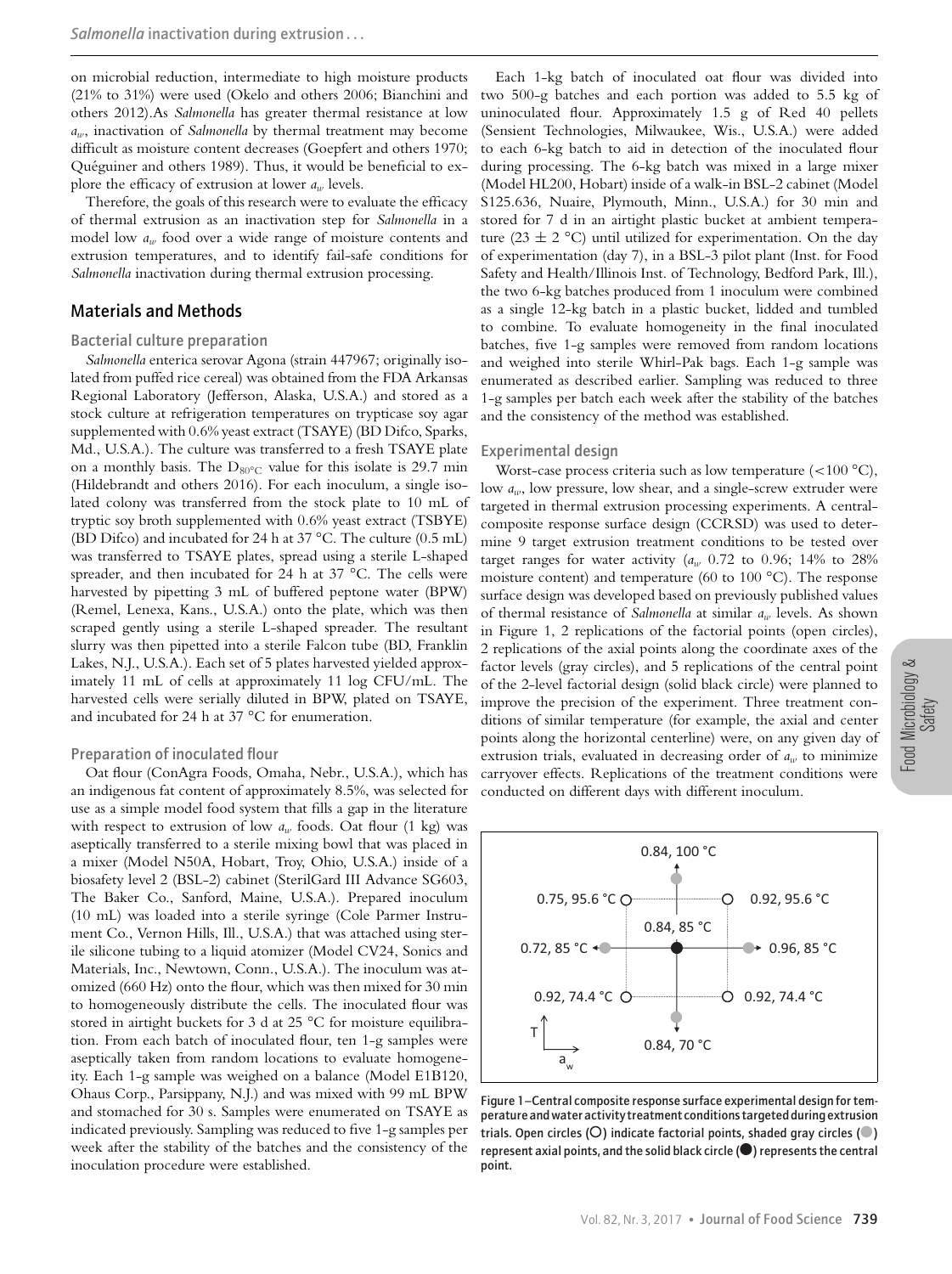#### Extruder setup

A single-screw extruder (Model X85, Wenger Manufacturing, Inc., Sebetha, Kans., U.S.A.) was installed in the BSL-3 pilot plant mentioned previously (Figure 2). The system utilized was comprised of several components. A live bin feed hopper metered the oat flour into the preconditioner at a set weight-basis rate of 75 kg/h, and a variable speed peristaltic pump delivered ambient temperature water to the preconditioner near the inlet. The preconditioner served as a continuous mixer and operated at ambient temperature, that is, no heat, hot water, or steam was added. The preconditioner fed the moistened oat flour into the inlet of the extruder barrel. The extruder had a screw diameter of 85 mm (3.3 inch), a capacity of 75 to 800 kg/h with a variable screw speed up to 600 rpm. The extruder barrel was divided into 5 sections, each of which had a linear groove pattern parallel to the direction of product flow. In the first 4 sections, a single-flight conveying screw was used; the barrel jacket was not heated and no steam or water was added. In the last section before the outlet, a double-flight screw with a uniform shaft diameter was used and the barrel steam jacket was used to preheat the extruder and to maintain the target temperature. A conicalshaped die head assembly (Figure 2) was fitted to the extruder outlet. A manual screw was used to move the die head in or out, which resulted in extrudate of thickness that varied from 3 to 40 mm, to achieve the desired target extrudate temperature. The die head was also equipped with a resistive thermal device (RTD) probe (Model RBF2853MB38Z-00-9HP23-F3J012-9, Pyromation, Fort Wayne, Ind., U.S.A.) to measure temperature of the extrudate at the die face. The feed rate and extruder speed were held constant at 75 kg/h and 500 rpm, respectively, and monitored for all trials. At the beginning of each trial, appropriate steady-state conditions were first established by running uninoculated flour through the system. Residence time of the product inside the barrel was measured by dropping Red 40 colored dough balls  $(n = 4)$  into the inlet of the extruder barrel and recording the time required for red color to appear.

The relationship between moisture content of oat flour and *aw* was determined to facilitate rapid measurement during extrusion trials. Moisture content was measured with Moisture Analyzer (Model MB 45, Ohaus Corp.) and *aw* was measured with a Dew Point Water Activity Meter (AquaLab Model

4TEV, Decagon Devices, Pullman, Wash., U.S.A.). At the preconditioner, flour moisture content was initially adjusted to the target value and measured using a moisture analyzer prior extrusion experiments. Based on the measurement, flour moisture content was readjusted, as needed. After achieving the desired steady-state treatment condition per the experimental design, the uninoculated flour in the live bin feed hopper was allowed to empty to a minimal amount (approximately 1 to 2 kg). Then, a 12-kg batch of inoculated flour was added to the feed hopper and run through the extruder. When the red dye present in the inoculated flour became visible at the die face, sampling commenced. Ten extrudate samples (approximately 500 g each) were collected into sterile Whirl-Pak bags, manually pulverized and cooled immediately in an ice–water bath. Moisture content and *aw* of flour and extrudate samples were measured in the lab post-processing as described below.

## Enumeration of *Salmonella*

Inoculated oat flour was examined for populations of *Salmonella* during and after extrusion. From each collected sample, 10 g was removed and added to a Whirl-Pak bag with 90 mL of BPW. When high populations of *Salmonella* were anticipated, that is, above background microflora levels (2.63  $\pm$  0.58 log CFU/g), appropriate serial dilutions were made with BPW and 0.1 mL was spread plated in duplicate onto both TSAYE and xylose lysine deoxycholate agar (XLD, BD Difco). Plates were incubated for 24 h at 37 °C. When total colony counts on TSAYE and XLD did not coincide, which indicated the presence of either injured cells or other microorganisms, colonies on TSAYE were picked and cultured on XLD for confirmation. Plates showing growth of black colonies typical of *Salmonella* on XLD were considered positive for *Salmonella*. Representative colonies from XLD were later confirmed as *Salmonella* using a *Salmonella* O Antiserum Poly A test (BD Difco).

When low populations of *Salmonella* were anticipated, a modified 5-tube most probable number (MPN) method (Blodgett 2010) was used to determine *Salmonella* populations. Serial dilutions ( $n \geq 3$ ) were inoculated into test tubes containing 10 mL TSBYE (limit of detection 0.018 MPN/g). Tubes were incubated for 24 h at 37 °C. Following incubation, tubes showing growth were streaked onto XLD agar and incubated at 37 °C for 24 h.

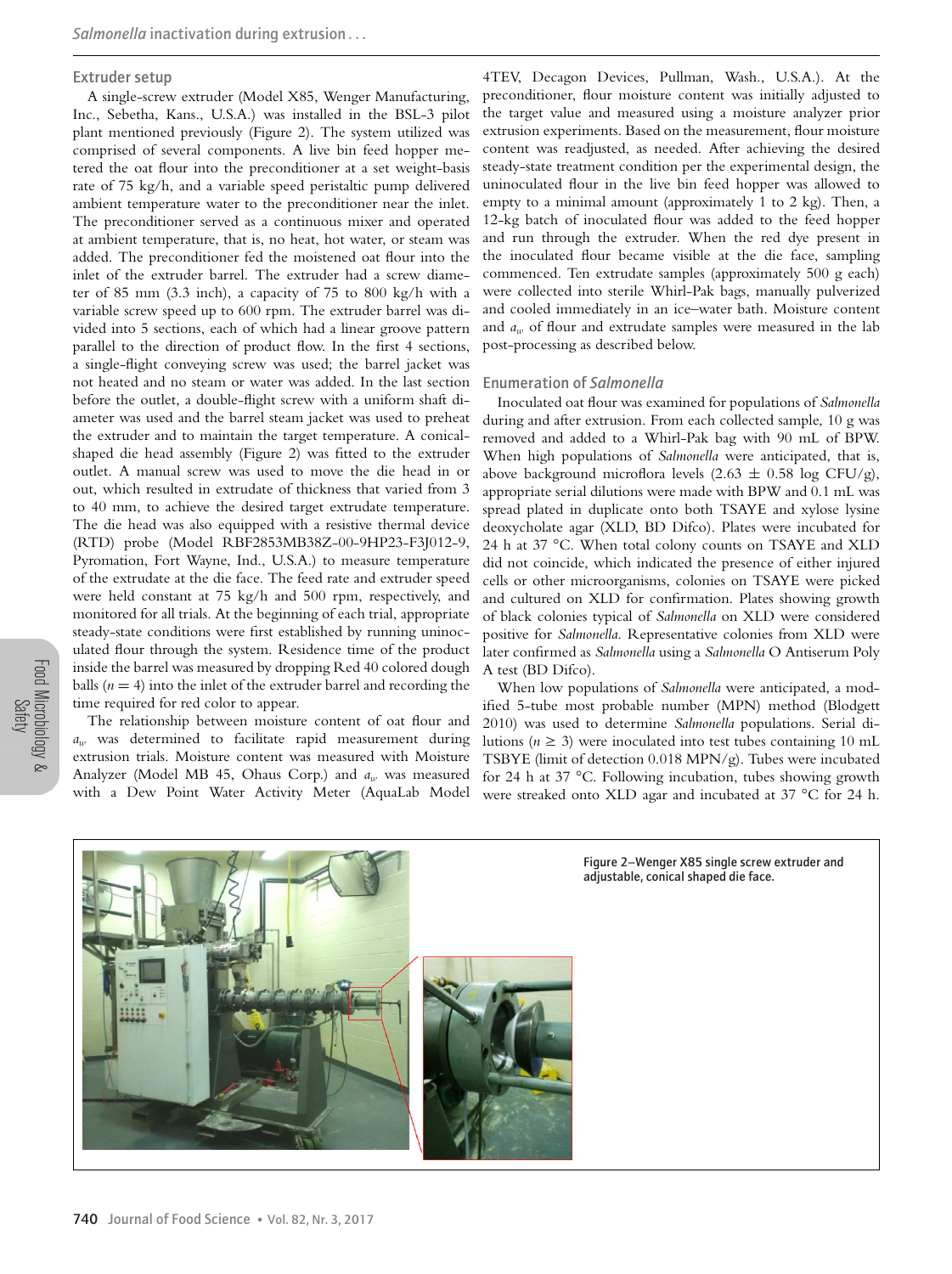**Table 1–Product and process parameters recorded during extrusion trials and** *Salmonella* **population reduction obtained at test conditions.**

| <b>Target</b>       |       | Measured |       | Die opening    |                                                                                                                                                                                                                                                                                                                                                                                                                                                                                   | Reduction                    |  |
|---------------------|-------|----------|-------|----------------|-----------------------------------------------------------------------------------------------------------------------------------------------------------------------------------------------------------------------------------------------------------------------------------------------------------------------------------------------------------------------------------------------------------------------------------------------------------------------------------|------------------------------|--|
| $T$ ( $^{\circ}$ C) | $a_w$ | $T$ (°C) | $a_w$ | (mm)           | Replicates                                                                                                                                                                                                                                                                                                                                                                                                                                                                        | $(\log CFU/g)$               |  |
| 65.0                | 0.72  | 65.3     | 0.70  | 30             | 1                                                                                                                                                                                                                                                                                                                                                                                                                                                                                 | $0.67 \pm 0.14$              |  |
| 74.4                | 0.72  | 74.6     | 0.72  | 28             | 1                                                                                                                                                                                                                                                                                                                                                                                                                                                                                 | $4.20 \pm 0.63$              |  |
| 85.0                | 0.72  | 84.8     | 0.68  | 26             | $\overline{c}$                                                                                                                                                                                                                                                                                                                                                                                                                                                                    | $6.26 \pm 1.15^{\circ}$      |  |
| 74.4                | 0.75  | 74.4     | 0.78  | 29             | $\mathcal{D}_{\mathcal{L}}^{\mathcal{L}}(\mathcal{D}_{\mathcal{L}}^{\mathcal{L}}(\mathcal{D}_{\mathcal{L}}^{\mathcal{L}}(\mathcal{D}_{\mathcal{L}}^{\mathcal{L}}(\mathcal{D}_{\mathcal{L}}^{\mathcal{L}}(\mathcal{D}_{\mathcal{L}}^{\mathcal{L}}(\mathcal{D}_{\mathcal{L}}^{\mathcal{L}}(\mathcal{D}_{\mathcal{L}}^{\mathcal{L}}(\mathcal{D}_{\mathcal{L}}^{\mathcal{L}}(\mathcal{D}_{\mathcal{L}}^{\mathcal{L}}(\mathcal{D}_{\mathcal{L}}^{\mathcal{L}}(\mathcal{D}_{\mathcal{L$ | $3.84 \pm 0.72$              |  |
| 95.6                | 0.75  | 95.4     | 0.75  | 12             | 1                                                                                                                                                                                                                                                                                                                                                                                                                                                                                 | $5.00 \pm 1.76^{\circ}$      |  |
| 70.0                | 0.84  | 69.6     | 0.84  | 29             | $\overline{c}$                                                                                                                                                                                                                                                                                                                                                                                                                                                                    | $1.95 \pm 0.75$              |  |
| 85.0                | 0.84  | 84.8     | 0.82  | 18             | 5                                                                                                                                                                                                                                                                                                                                                                                                                                                                                 | $4.67 \pm 1.15$              |  |
| 100.0               | 0.84  | 101.1    | 0.81  | 6              | 1                                                                                                                                                                                                                                                                                                                                                                                                                                                                                 | $7.24 \pm 0.02^{\circ}$      |  |
| 74.4                | 0.92  | 74.5     | 0.90  | 12             | $\overline{c}$                                                                                                                                                                                                                                                                                                                                                                                                                                                                    | $3.33 \pm 1.21$              |  |
| 95.6                | 0.92  | 95.8     | 0.90  | $\overline{4}$ | 1                                                                                                                                                                                                                                                                                                                                                                                                                                                                                 | $7.34 \pm 0.02^{\circ}$      |  |
| 95.6                | 0.92  | 88.8     | 0.92  | 3              | 1                                                                                                                                                                                                                                                                                                                                                                                                                                                                                 | 5.36 $\pm$ 1.46 <sup>a</sup> |  |
| 85.0                | 0.96  | 84.1     | 0.95  | 7              | $\overline{c}$                                                                                                                                                                                                                                                                                                                                                                                                                                                                    | $7.05 \pm 0.36^{\circ}$      |  |

a Denotes log reduction values plated on TSAYE, nonasterisk values enumerated with **MPN** 

Typical black colonies on XLD were presumed to be *Salmonella*. MPN tubes showing both growth and subsequently identified as containing *Salmonella* via black colonies on XLD were considered positive and enumerated as MPN/g. Representative colonies from XLD were later confirmed as *Salmonella* using a *Salmonella* O Antiserum Poly A test (BD Difco).

## Statistical analysis

A 2nd-order regression model was fitted to the log reduction data to describe the effect of extrusion process variables (*aw* and temperature) on inactivation of *Salmonella*. The model included the linear and quadratic terms of the independent variables. Statistical analysis with a general linear model (GLM) was completed using SAS 9.2 (SAS Inst. Inc., Cary, N.C., U.S.A.).

# Results and Discussion

## Homogeneity and stability of inoculum

In total, 21 extrusion trials were conducted. A separate 12-kg batch of inoculated flour was prepared for each trial. The background microflora of the oat flour was determined to be 2.63 ± 0.58 log CFU/g. The average *Salmonella* population of the initial cultures ( $n = 21$ ) was  $10.81 \pm 0.19$  log CFU/mL. The average *Salmonella* population of the 1-kg inoculated flour batches was 8.44 ± 0.21 log CFU/g. A representative data set collected to evaluate homogeneity and stability of inoculated flour is shown in Figure 3. *Salmonella* populations were considered to be homogenous if the standard deviation for the *Salmonella* levels was  $\leq 0.3$ log CFU/g. Because the extruder was running 75 kg of material per hour,12 kg of inoculated flour was needed in order to provide adequate run time (approximately 10 min) with inoculated material for obtaining samples. The larger 12-kg batches of inoculated flour had *Salmonella* populations of  $7.00 \pm 0.16$  and  $6.48 \pm 0.20$ log CFU/g at days 7 and 15, respectively. Extrusion trials were carried out on day 15 after preparation of the inoculated flour. An average of a 0.68 log CFU/g drop was observed between the day of preparation of inoculated flour and the day of use. This initial drop and subsequent *Salmonella* survival is consistent with observations made in other low *aw* foods (Keller and others 2013; Blessington and others 2014; Gradl and others 2015)

Extrusion of inoculated oat flour

Extrusion treatment conditions, the respective number of replications, and *Salmonella* reductions achieved are given in Table 1. At the beginning of each trial, appropriate steady-state conditions (75 kg/h, 500 rpm, and the target temperature and moisture content) were first established by running uninoculated flour through the system. Target moisture content was determined from the moisture sorption isotherm shown in Figure 4 and per the *aw* level in experimental design. Pressure inside the extruder barrel was observed to be 0 kPa for all trials, which indicated that back pressure in the barrel was minimized. The residence time of the product inside the barrel was 11.3 s. The actual *aw* and temperatures documented during extrusion are given in Table 1. Extrudate temperature and *aw* at the die confirmed that target treatment conditions were achieved. Reaching the highest temperatures (95.6 and 100 °C) proved difficult, and therefore it was only possible to run 1 replicate at these temperatures. When attempting to replicate the trial at  $a_w$  0.92 and 95.6 °C, the temperature only reached 88.8 °C (see Table 1), but these data were still included in the analysis. During actual extrusion trials, the GLM output from preliminary analysis suggested that additional testing was necessary to better define *Salmonella* inactivation at the extremes of the response surface. Thus,  $a_w$  and temperature combinations of  $a_w$ 



Figure 3–Homogeneity and stability over time of *Salmonella* Agona inoculated in 1 kg of oat flour. Error bars expressed as standard deviation.



Figure 4–Moisture sorption isotherm for oat flour at 25 **°**C.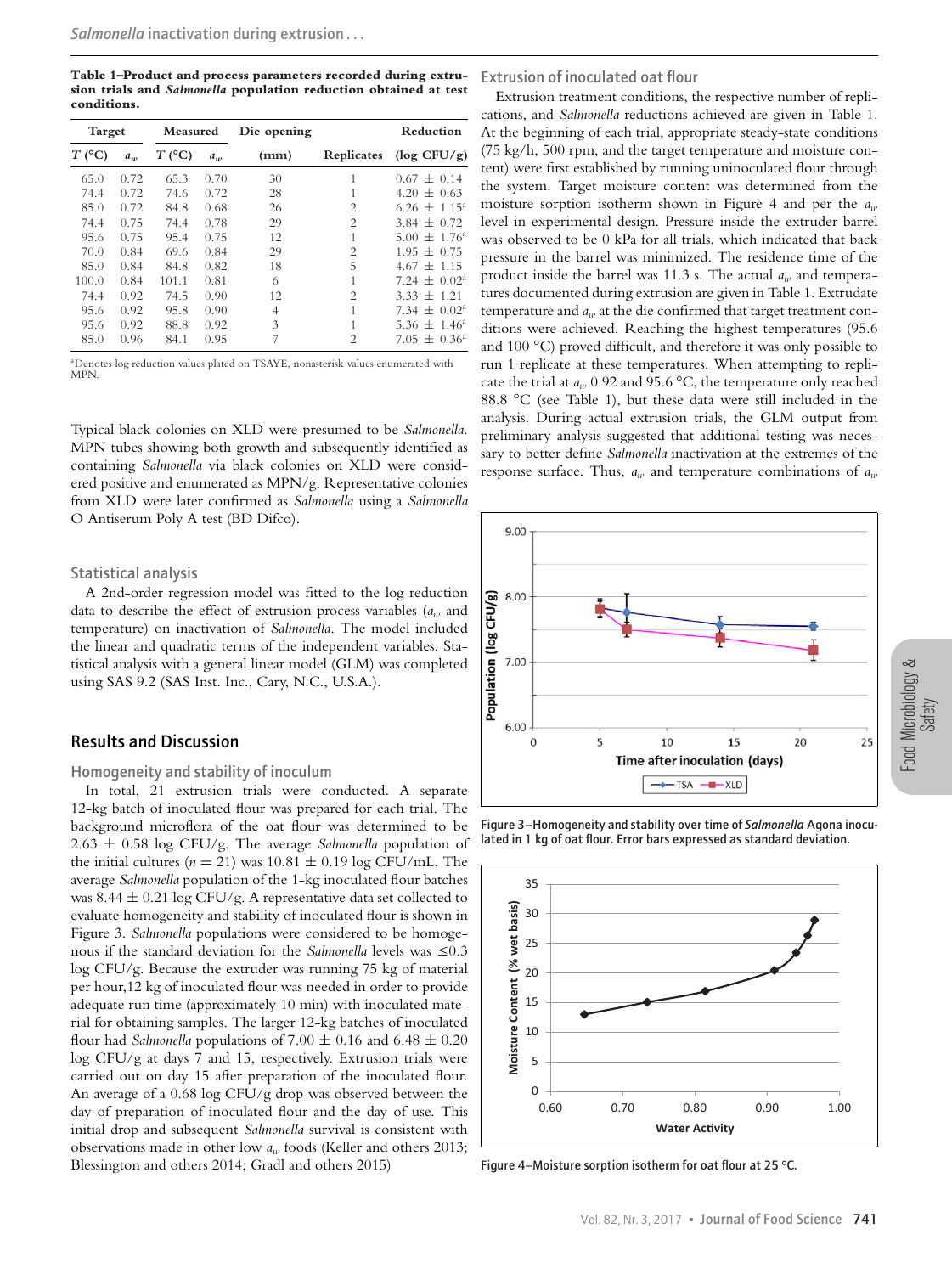0.72, 65 °C and *aw* 0.75, 74.4 °C were also tested. The trial at *aw* 0.72, 65 °C served as a control run as there was virtually no back pressure at the die face, and thus the extrudate leaving the extruder barrel was essentially untreated flour. Consequently, this treatment condition resulted in negligible inactivation of *Salmonella* (that is, levels posttreatment was approximately equal to the population levels of the inoculated flour).

Reductions of 0.67 <sup>±</sup> 0.14 log CFU/g at *aw* 0.72, 65 °C and 7.34  $\pm$  0.02 log CFU/g at  $a_w$  0.96, 100 °C were demonstrated (Table 1). The *aw* and temperature treatment combinations that resulted in greater than 5-log reductions were *aw* 0.72, 85.0 °C; *aw* 0.75, 95.6 °C; *aw* 0.84, 100 °C; *aw* 0.92, 88.8 °C; *aw* 0.92, 95.6 °C; and  $a_w$  0.96, 85.0 °C. With the exception of the treatment conditions of  $a_w$  0.72, 65 °C and  $a_w$  0.84, 70 °C, plate counts for all other treatment conditions were below the limit of detection (50 CFU/g) even on nonselective media (TSAYE). Furthermore, when treatment conditions allowed the use of plate media, populations determined on XLD were always much lower than those determined on TSAYE. Subsequent testing of colonies on TSAYE suggested that the *Salmonella* that failed to grow on XLD, but grew on TSAYE, were injured cells. Therefore, the log reduction values for all the treatment conditions except the aforementioned 2 conditions were determined by the modified MPN, which involved the use of TSBYE as enrichment and general growth, followed by identification of that growth as *Salmonella* on XLD.

#### Statistical analysis

The regression model consisted of linear and quadratic terms of the  $2$  factors (Eq.  $(1)$ )

$$
\log\left(\frac{N_R}{N_0}\right) = 20.50 + 0.82T - 141.16a_w - 0.004T^2
$$
  
+ 87.92a<sub>w2</sub> (1)

where  $N_0$  represents the initial population,  $N_R$  corresponds to the population after extrusion, *T* is the temperature and *aw* is the water activity. The response surface curve of the reduction data is given in Figure 5. Though the model showed significant (*p <* 0.05) linear and quadratic effects of  $a_w$  and temperature (Table 2), Figure 5



Figure 5–Response surface curve for survival of *Salmonella* Agona during extrusion as a function of temperature and *aw*.

**Table 2–Statistical analysis of extrusion temperature and** *aw* **parameters.**

| Parameter                | Estimate  | Standard error | t Value | Pr >  t  |
|--------------------------|-----------|----------------|---------|----------|
| Intercept                | 20.50     | 14.90          | 1.38    | 0.1720   |
| Temperature              | 0.82      | 0.20           | 4.17    | < 0.0001 |
| $a_w$                    | $-141.16$ | 28.15          | $-5.02$ | < 0.0001 |
| Temperature <sup>2</sup> | $-0.004$  | 0.001          | $-3.38$ | 0.0010   |
| $a_w^2$                  | 87.92     | 17.32          | 5.08    | < .0001  |

shows that temperature has a pronounced effect on inactivation of *Salmonella* during extrusion. For example, at *aw* 0.84, the average reductions obtained at 70, 85, and 100 °C were 1.95, 4.67, and 7.24 log CFU/g, respectively; however, at a constant temperature with increasing *aw*, a decreasing trend in *Salmonella* reduction was not observed. At 85 °C, the average reductions achieved at *aw* 0.72, 0.84, and 0.96 were 6.26, 4.67, and 7.05 log CFU/g, respectively. The higher reduction observed at *aw* 0.84 compared with 0.72 is unexpected and there is no clear explanation for this result. At processing conditions above 82 °C and *aw* of 0.89 (19% moisture content, Figure 4), an average 5-log reduction was achieved (Figure 4). These findings are consistent with the findings of others. Crane and others (1972) demonstrated that thermal extrusion completely eliminated *Salmonella* from feed at 25% to 35 % moisture content when temperatures were above 93.3 °C. Similarly, Okelo and others (2006) reported complete inactivation of *Salmonella* Typhimurium in feed containing 28.5% moisture that was extruded at 83 °C and 7 s residence time. Similar results were also observed by Himathongkham and others (1996) and Bianchini and others (2012) for inactivation of the pathogen, *Salmonella* Enteritidis, and *Enterococcus faecium*, a common surrogate test organism for *Salmonella,* during extrusion of feed. However, Bianchini and others (2014) reported that the *Salmonella* population in a balanced carbohydrate–protein meal typical of an extruded pet food formula at 28% moisture was reduced by 5 log CFU/g at just 60.6 °C, which conflicts with the findings of our study and a study by Walsh and Funke (1975) that demonstrated a 1-log reduction of *Staphylococcus aureus* during low-temperature extrusion (35 to 55 °C) of spaghetti at an initial moisture content of 31.5%. Our results also differ with those obtained by Ukuku and others (2012) who demonstrated that corn meal and whey protein isolate extruded at 55 °C with *aw* of 0.98 to 0.99 (35.5% to 42.1% moisture content) resulted in greater than 5-log and 4-log reductions of *Escherichia coli*, respectively, and Quéguiner and others (1989) who found that temperatures over 130 °C were necessary to achieve a greater than 4-log reduction of *Streptococcus thermophiles* in whey powder having a very low initial moisture content (4% to 5%). Nevertheless, it is apparent that thermal extrusion processing conditions typically employed by industry using twin-screw extruders (14% to 28% moisture, *>*100 °C, high shear, and high pressure) effectively reduce *Salmonella*. However, the appropriate target reduction is difficult to pinpoint as the risk profile of extruded products is not well known and may vary with product. Dry pet foods derived from rendered animal protein meals appear to have the worst-case initial bioburden of extruded products. Prevalence of *Salmonella* in these products may be assumed to be 100% and levels may exceed  $10^3$  CFU/g (Franco 2005; Lambertini and others 2016).

#### Conclusion

The current study examined inactivation of *Salmonella* in a wide range of initial product moisture levels (14% to 28%, 0.72 to 0.96